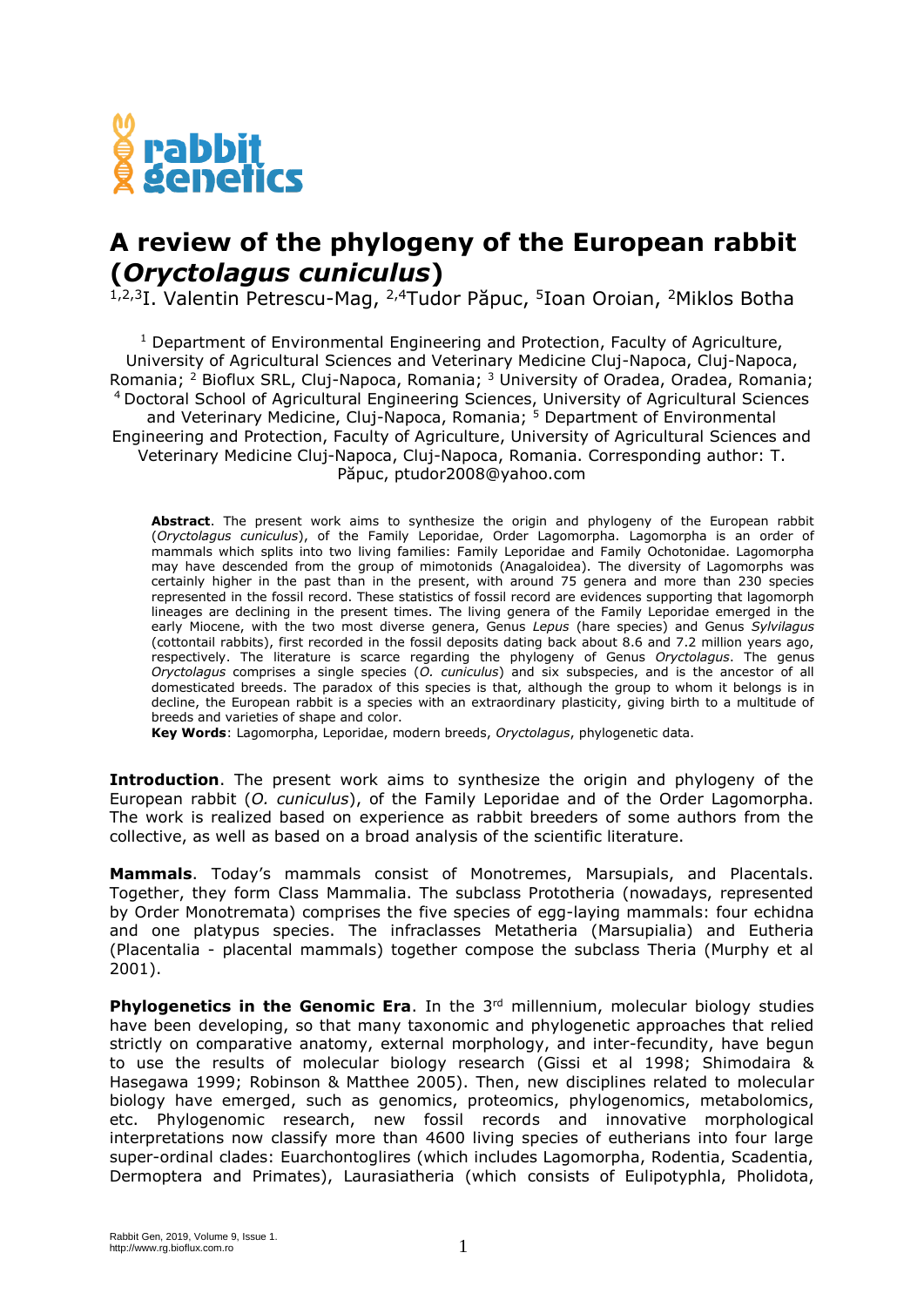Chiroptera, Carnivora, Perissodactyla and Cetartiodactyla), Xenarthra, and Afrotheria (which includes Macroscelidea, Tubulidentata, Afrosoricida, Hyracoidea, Sirenia, and Proboscidea) (Murphy et al 2001). A phylogenetic tree based on more precise data was drawn. This tree of mammals is very helpful in unifying the parts of a puzzle in comparative mammalian cytogenetics and related scientific disciplines (Figure 1; Figure 2).

**Order Lagomorpha**. Lagomorpha is an order of mammals which splits into two living families: the hares, rabbits (both included in Family Leporidae), and pikas (Family Ochotonidae) (Awadi et al 2016; Lissovsky et al 2016, 2019; Álvarez-Castañeda & Lorenzo 2017; Silva et al 2019).

Over time, several names have been assigned to this group: Duplicidentata - Illiger, 1811; Leporida - Averianov, 1999; Ochotonida - Averianov, 1999; Neolagomorpha - Averianov, 1999; and Palarodentia - Haeckel, 1895 (Hoffmann & Smith 2005a). All these names are synonymous with Order Lagomorpha, but it is preferable not to use them.

Initially, the species of this group were included in the group Rodentia (a clade related to Lagomorpha), and are characterized by the possession of double incisor teeth. There are 91 living species of lagomorph, including about 30 species of pika, 29 species of rabbit and cottontail, and 32 species of hare (Wikipedia.org 2019c).

The extinct family Prolagidae is represented by a single known species, the Sardinian pika, *Prolagus sardus*, fossils of which are known from Corsica, Sardinia, and the neighboring islands from the Tyrrhenian Sea. It is believed that the species survived until 1774 (Hoffmann & Smith 2005b).



Figure 1. A phylogenetic tree of Mammalia which presents historical divergent relationships between the living orders of mammals according to a consensus view of several decades of molecular genetic, morphological and fossil inference. Double rings in the picture indicate mammalian super-taxa, while numbers indicate the probable time of divergences (Wikipedia.org 2019a from Graphodatsky et al 2011).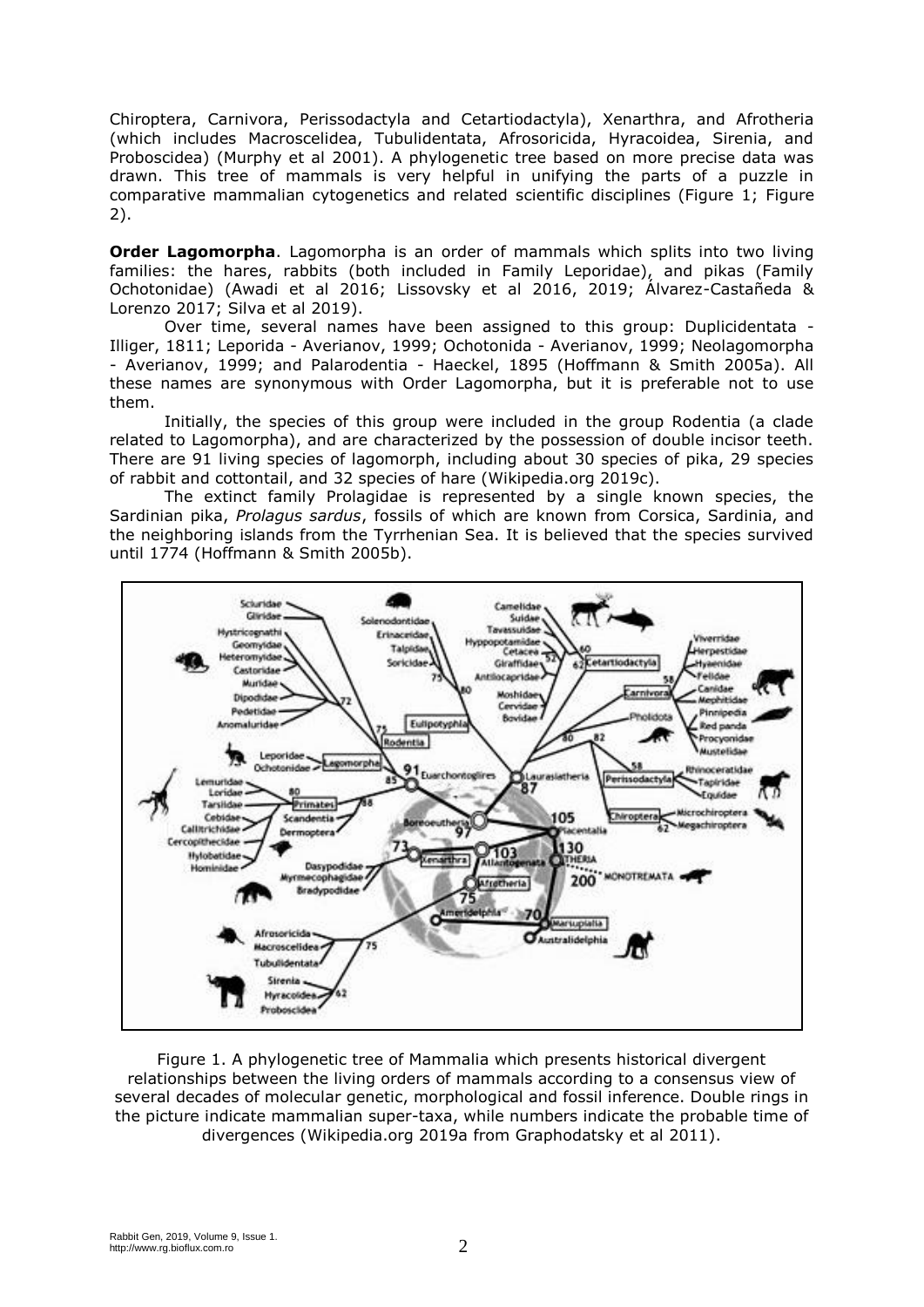

Figure 2. Another type of mammalian phylogenetic tree, based on dichotomic split (Picture by Fred Hsu, Wikipedia.org 2019b from Dawkins & Wong 2016).

**The Origins of Lagomorpha**. Lagomorphs first appear in the late Paleocene to early Eocene of Eurasia and North America, between about 55 and 57 million years ago (Lacher et al 2016). The fluctuation in number of genera over time was estimated on a basis of fossil records as shown in Figure 3.



Figure 3. Number of genera of fossil lagomorphs recorded over time, grouped on geological periods. Peak generic richness appeared during the Miocene. Data were taken from the Paleobiology Database website (https://paleobiodb.org/navigator/) (see also Lacher et al 2016).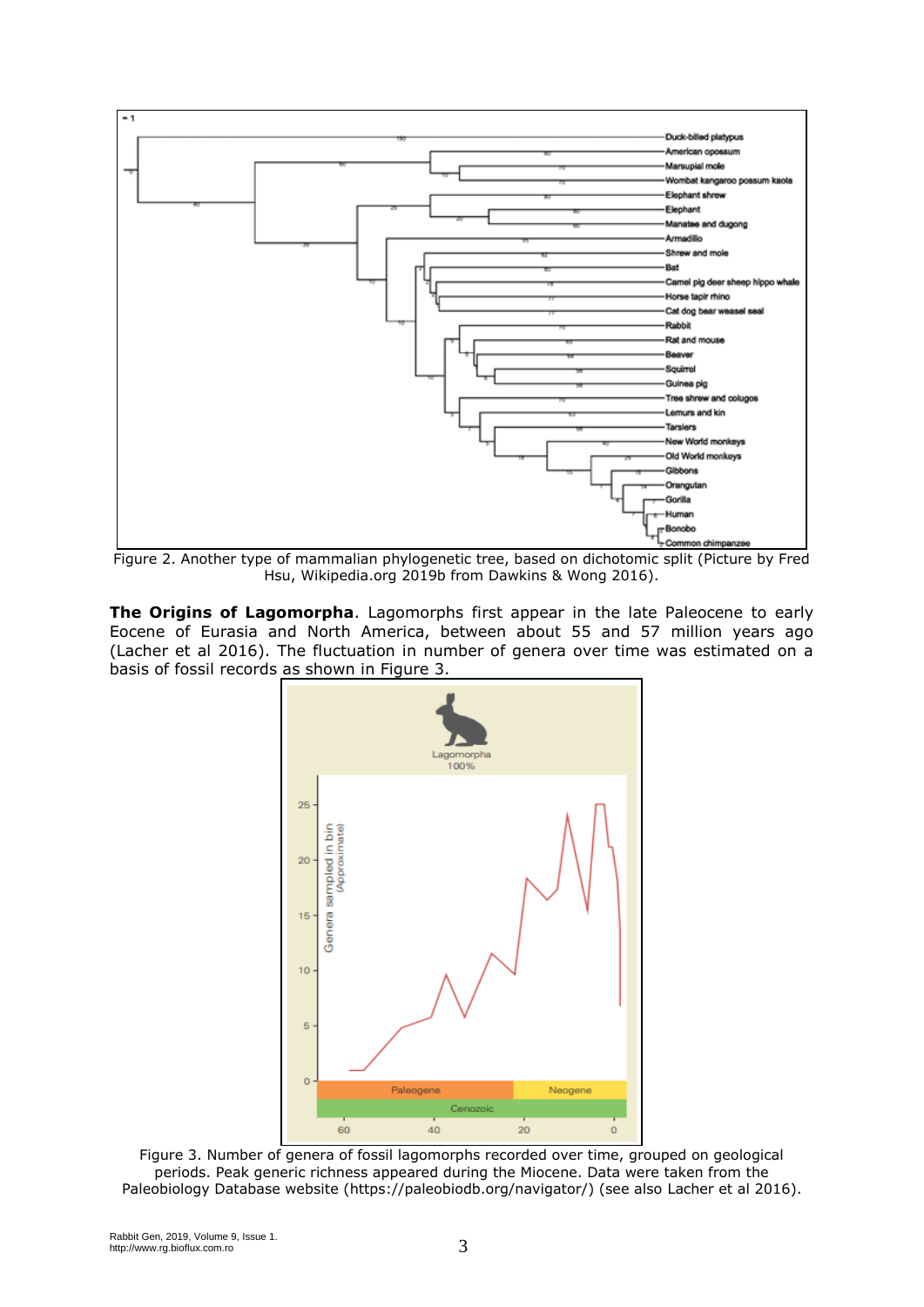The phylogeny of the lagomorphs is not yet fully elucidated, but rather the older and less probably presumptions are replaced by others, better scientifically substantiated and which seem more probable. This situation is the same in terms of origins of Lagomorpha, but also in terms of phylogeny of the sub-ordinal clades (Figure 4). Until several decades ago, it was generally accepted that *Eurymylus* spp. (e.g. *Eurymylus laticeps*), which lived in eastern Asia and date back to the late Paleocene or early Eocene, were ancestors of the lagomorphs (Palmer 1999). Further studies and careful analysis of available fossils suggest that Lagomorpha may have instead descended from the group of mimotonids (Anagaloidea), while *Eurymylus* spp. were more closely related to Rodentia (Palmer 1999).



Figure 4. A likely hypothesis upon the phylogeny of genera included in Order Lagomorpha (Lacher et al 2016). Important to note that we can find in literature for this group different variants of hypothetical phylogeny and none of them is unanimously accepted.

The diversity of Lagomorphs was certainly higher in the past than in the present, with around 75 genera and more than 230 species represented in the fossil record and many more species in a single biome. These statistics of fossil record are evidences supporting that lagomorph lineages are declining in the present times (Lacher et al 2016).

A recent research of Rose et al (2008) suggests an Indian origin for the clade. They assume that the group of lagomorphs evolved in isolation on Indian continent in the Paleocene, when India was a separate island. The joining of the island (India) to the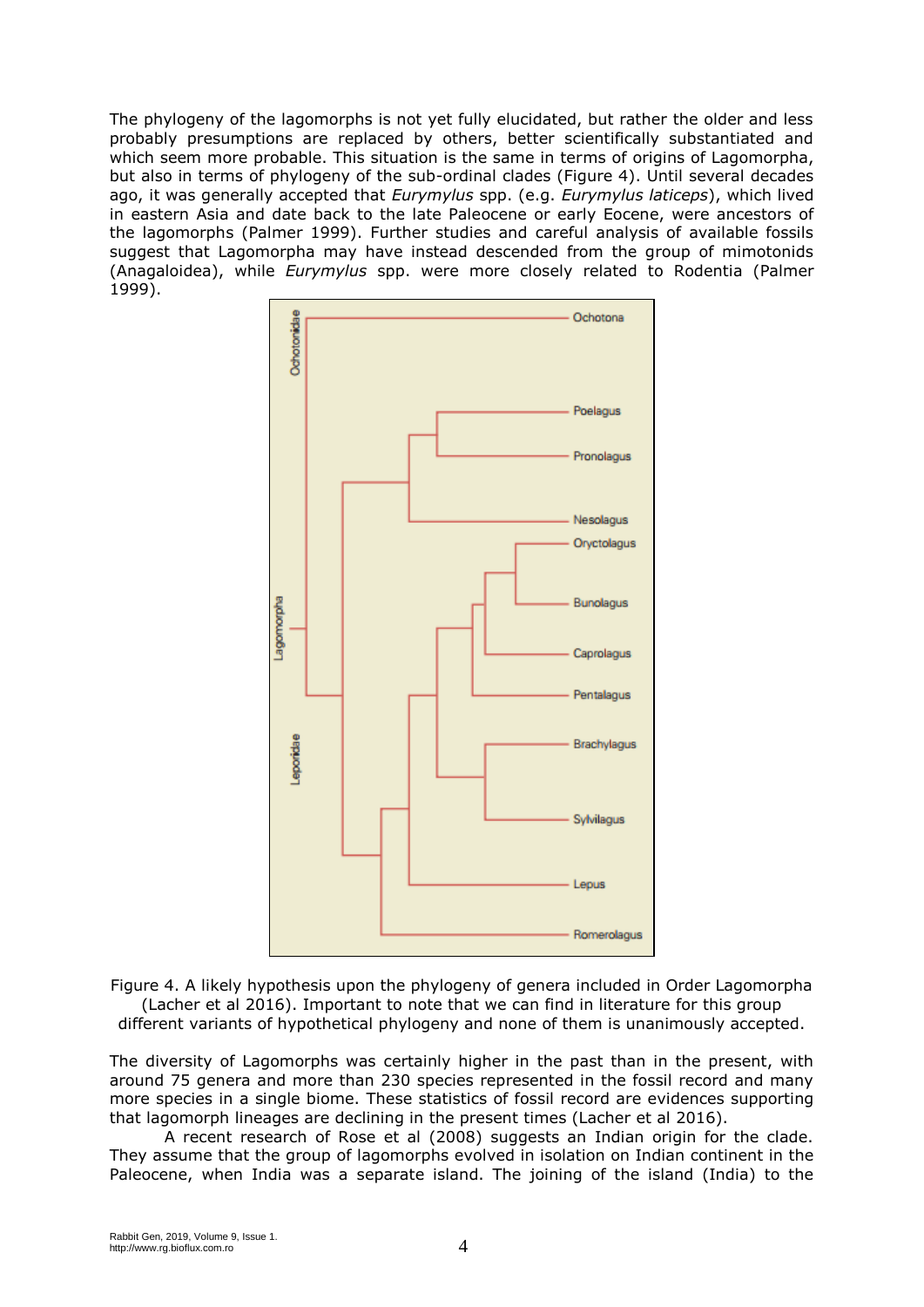Asian continent, as a result of translation, released the lagomorphs, which spread to the neighboring continents.

The leporid group emerged in the late Eocene and rapidly spread throughout the Northern Hemisphere, following an adaptive radiation; they showed a trend towards increasingly long hind limbs as the modern leaping gait developed (Savage & Long 1986). Elongation of the hind limbs is not a unique adaptation observed only in lagomorphs, but the way they use them in movement is an original one.

The other clade of lagomorphs, pikas, appeared later, somewhere in the Oligocene period, in eastern Asia (Savage & Long 1986), and followed a series of successive diversifications. The most notable adaptive radiation was the one from Pleistocene (Mohammadi et al 2018).

**Origins of the Family Leporidae**. According to the opinion of Lacher et al (2016), which is slightly different from that of Savage & Long (1986), the family Leporidae (hares and rabbits) likely originated in Asia during the Eocene and diversified into both North America and Asia during the time-span of two epochs, Oligocene and Miocene. Among the early Eurasian leporid genera we can mention: *Lushilagus, Shamolagus, Dituberolagus* and *Strenulagus*. The early known North American fossil genera of Leporidae are *Megalagus, Mytonolagus* and *Tachylagus*.

Leporid species remained restricted to the Northern Hemisphere until the Miocene-Pliocene transition, when they spread to Africa and South America. Their largest adaptive radiation in the late Miocene may have been associated with the expansion of lush meadows during the early Neogene (in Miocene) (Lacher et al 2016).

The largest known leporid (a fossil leporid), the giant *Nuralagus rex,* weighing about 12 kg (Figure 5), was present on the island of Minorca, in the Mediterranean Sea, until the late Pliocene (Lacher et al 2016). In the absence of predators on the island, it became massive; it probably walked and could not hop (Lacher et al 2016).

The living genera of the Family Leporidae emerged in the early Miocene, with the two most diverse genera, Genus *Lepus* (hare species) and Genus *Sylvilagus* (cottontail rabbits) (Ruedas 2017; Silva et al 2019; Kim et al 2019), first recorded in the fossil deposits dating back about 8.6 and 7.2 million years ago, respectively. Then a diversification of their morphology, anatomy, physiology and ecology followed (Lacher et al 2016).



Figure 5. Reconstitution of the giant fossil leporid *Nuralagus rex* (above), alongside a modern European rabbit (*Oryctolagus cuniculus*) (Lacher et al 2016).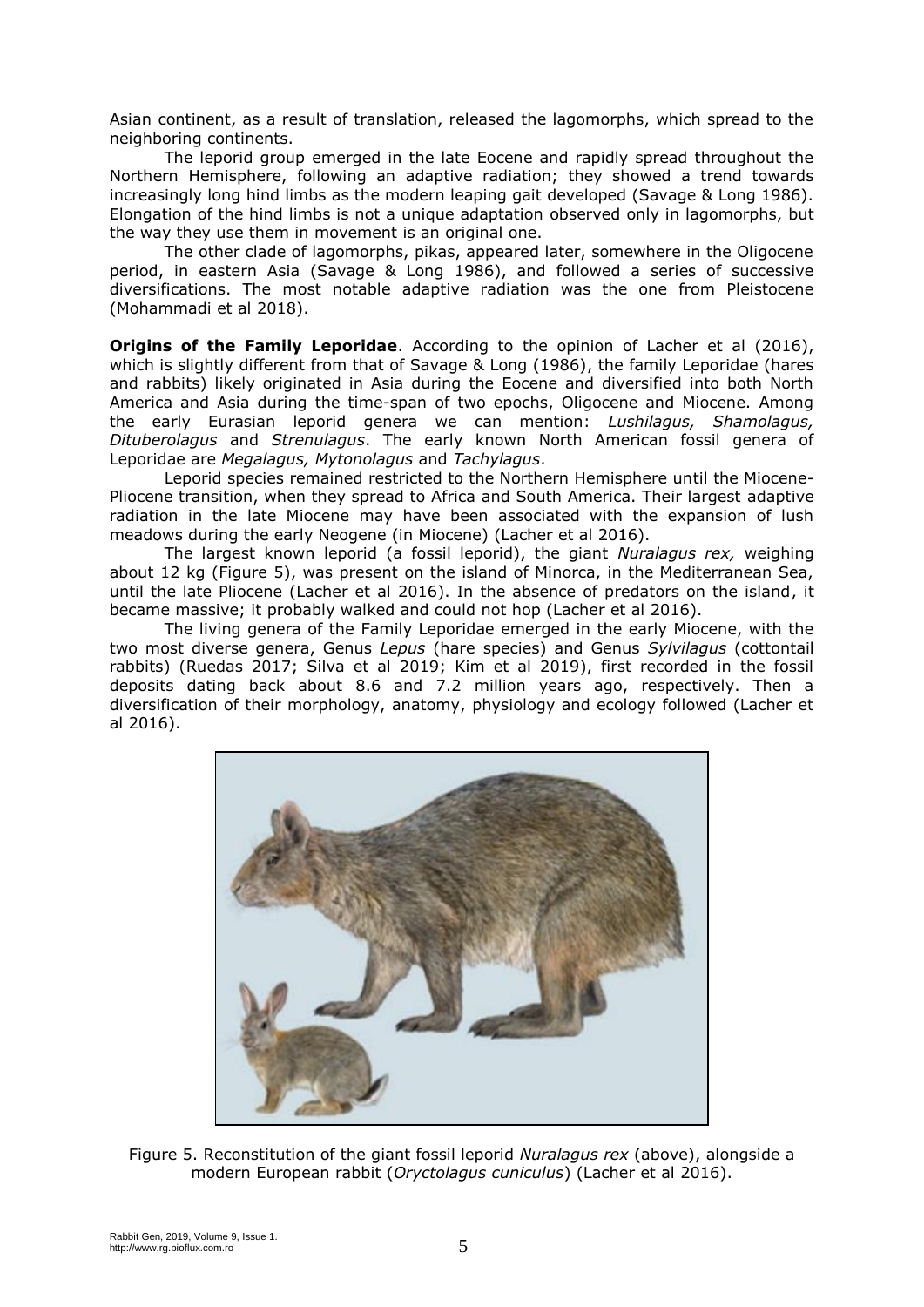**Phylogeny of the Genus** *Oryctolagus*. The genus *Oryctolagus* comprises a single species (*O. cuniculus*) and six subspecies. However, subspecies are no longer considered valid taxa for Zoology.

The European rabbit is a species native to south-western Europe (Spain, Portugal, and France) and to north-west Africa (Morocco, Algeria) (Oroian et al 2014). However, it is present wide world due to multiple escape in the wild and successive introductions for hunting purposes (Oroian et al 2014; Petrescu-Mag 2018).

As discussed above, the origins of the genus *Oryctolagus* have not been elucidated. We can only present a new set of three hypotheses of possible scenarios (Figure 6).



Figure 6. Generic phylogenetic hypotheses of living species of Lagomorpha. A - adapted from Dawson (1981); B - adapted from Stoner et al (2003); C - adapted from Matthee et al (2004) (source: Ge et al 2015).

**Origins of the Domesticated Breeds**. The history of rabbit domestication is quite unknown. Watson (2019) concluded in his recent study that rabbits were already being deliberately bred in the  $4<sup>th</sup>$  century BC and probably in the  $1<sup>st</sup>$  century AD as well. There are over 100 breeds domesticated rabbit breeds, with numerous fancy varieties for show and meat production lines, all descending from the European rabbit (*O. cuniculus*) (Naff & Craig 2012). Some rabbit breeds are ancient (Bud et al 2011), while others are newer (Petrescu-Mag et al 2009, 2011a, 2014; Botha et al 2013). Some breeds are genetically improved for excellent meat production and/or large litters and/or better lactation (Andreji & Fik 2018), while others are excellent for extensive or backyard farming (Petrescu-Mag et al 2011b,c, 2012). Some breeds are kept mainly for show purposes (Petrescu-Mag et al 2016), while some rabbit strains are bred mainly and continuously improved for meat production.

Let us not forget that the rabbit is one of the most important laboratory animals, hardy, with good adaptability for keeping under limited space conditions and with accessible food resources.

The paradox of this species is that, although the group it belongs to is in decline, the European rabbit is a species with an extraordinary plasticity, giving birth to a multitude of breeds and varieties of shape and color.

**Conclusions**. Order Lagomorpha is a group of mammals that splits into two living families: Leporidae and Ochotonidae. Lagomorpha may have descended from the group Anagaloidea. Diversity of Lagomorphs was certainly higher in the past than it is now, with around 75 genera and more than 230 species represented in the fossil record. These data are evidences supporting that lagomorph lineages are declining at present times. The living genera of the Family Leporidae emerged in the early Miocene, with the two most diverse genera *Lepus* and *Sylvilagus*, first recorded in the fossil deposits dating back to approximately 8.6 and 7.2 million years ago, respectively. The literature is scarce regarding the phylogeny of Genus *Oryctolagus*. The genus *Oryctolagus* comprises a single species (*O. cuniculus*) and six subspecies, and is the ancestor of all domesticated breeds. The paradox of this species is that, although the group it belongs to is in decline, the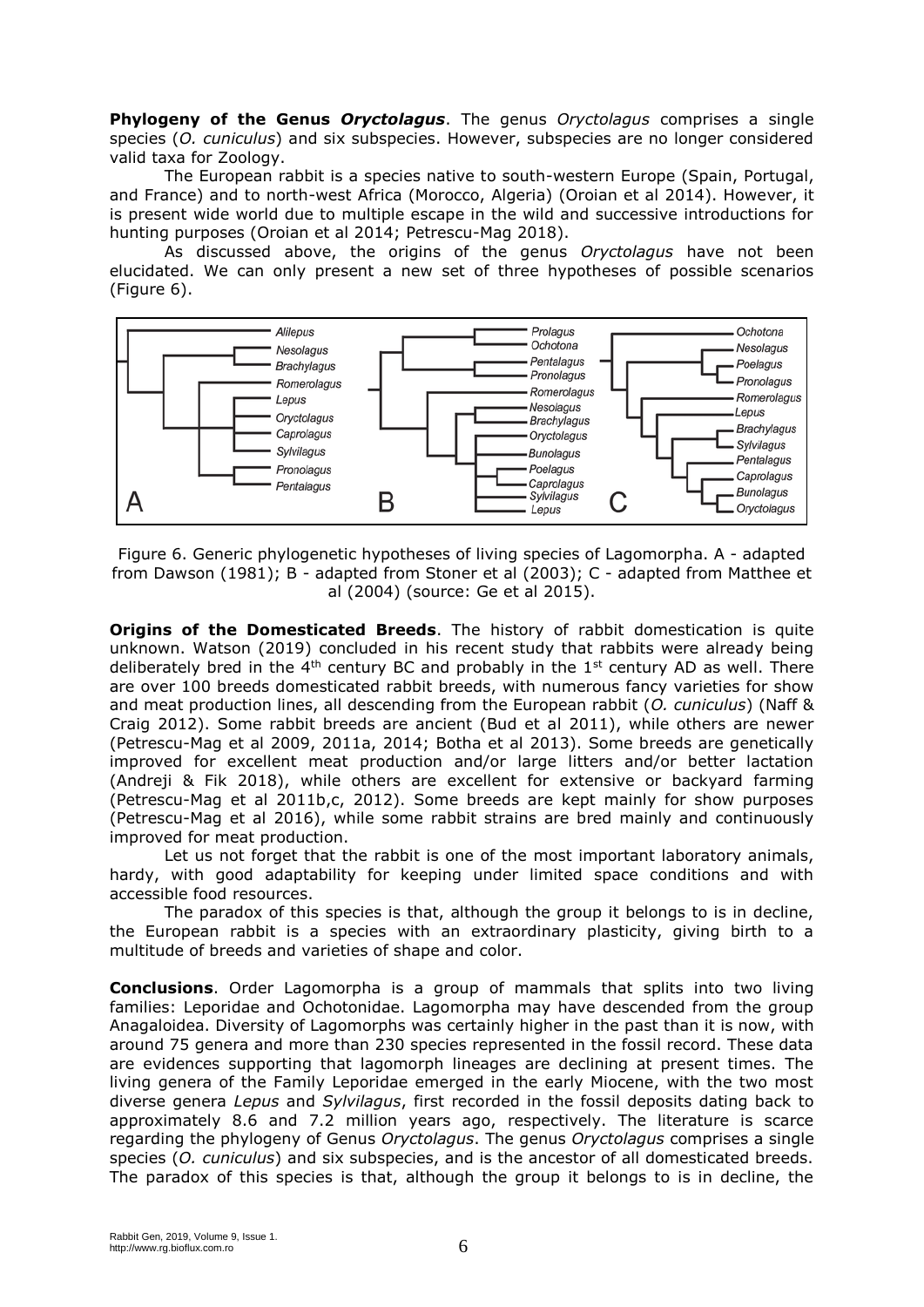European rabbit is a species with an extraordinary plasticity, giving birth to a multitude of breeds and varieties of shape and color.

## **References**

- Álvarez-Castañeda S. T., Lorenzo C., 2017 Phylogeography and phylogeny of *Lepus californicus* (Lagomorpha: Leporidae) from Baja California Peninsula and adjacent islands. Biological Journal of the Linnean Society 121(1):15-27.
- Andreji J., Fik M., 2018 Comparison of the growth performance of rabbits of the Hycole Broiler hybrid in two breeding models. Scientific Papers: Animal Science & Biotechnologies/Lucrari Stiintifice: Zootehnie si Biotehnologii 51(2):103-105.
- Awadi A., Suchentrunk F., Makni M., Slimen H. B., 2016 Variation of partial transferrin sequences and phylogenetic relationships among hares (*Lepus capensis*, Lagomorpha) from Tunisia. Genetica 144(5):497-512.
- Botha M., Petrescu-Mag I. V., Hettig A., 2013 The first full morphological description of the Cluj Rabbit (*Oryctolagus cuniculus*). North-Western Journal of Zoology 9(2):441-442.
- Bud I., Vladau V.-V. Petrescu-Mag I. V., 2011 Cresterea iepurilor. Ceres, București, 328 p.
- Dawkins R., Wong Y., 2016 The Ancestor's Tale. Second edition. Houghton Mifflin (US) and Weidenfeld & Nicolson (UK), 827 p.
- Dawson M. R, 1981 Evolution of modern leporids. In: Proceedings of the World Lagomorph Conference. Myers K., MacInnes C. D. (eds), University of Guelph Press, Ontario, pp. 1-8.
- Ge D., Yao L., Xia L., Zhang Z., Yang Q., 2015 Geometric morphometric analysis of skull morphology reveals loss of phylogenetic signal at the generic level in extant lagomorphs (Mammalia: Lagomorpha). Contributions to Zoology 84(4):267-284.
- Gissi C., Gullberg A., Arnason U., 1998 The complete mitochondrial DNA sequence of the rabbit, *Oryctolagus cuniculus*. Genomics 50(2):161-169.
- Graphodatsky A. S., Trifonov V. A., Stanyon R., 2011 The genome diversity and karyotype evolution of mammals. Molecular Cytogenetics 4(1):22.
- Hoffman R. S., Smith A. T., 2005a "Order Lagomorpha". In: Mammal Species of the World: A Taxonomic and Geographic Reference  $(3<sup>rd</sup>$  ed). Wilson D. E., Reeder D. M (eds). Johns Hopkins University Press, pp. 185-211.
- Hoffman R. S., Smith A. T., 2005b *Prolagus sardus*. In: Mammal Species of the World: A Taxonomic and Geographic Reference (3rd ed). Wilson D. E., Reeder D. M. (eds), Johns Hopkins University Press, 2142 p.
- Kim B. M., Lee W. Y., Rhee J. S., 2019 Complete mitochondrial genome of the Arctic hare, *Lepus arcticus*. Mitochondrial DNA Part B 4(2):3621-3623.
- Lacher T. E., Murphy W. J., Rogan J., Smith A. T., Upham N. S., 2016 Evolution, phylogeny, ecology, and conservation of the Clade Glires: Lagomorpha and Rodentia. Handbook of mammals of the world 6:15-26.
- Lissovsky A. A., Yatsentyuk S. P., Ge D., 2016 Phylogeny and taxonomic reassessment of pikas *Ochotona pallasii* and *O. argentata* (Mammalia, Lagomorpha). Zoologica Scripta 45(6):583-594.
- Lissovsky A. A., Yatsentyuk S. P., Koju N. P., 2019 Multilocus phylogeny and taxonomy of pikas of the subgenus Ochotona (Lagomorpha, Ochotonidae). Zoologica Scripta 48(1):1-16.
- Matthee C., Van Vuuren B., Bell D., Robinson T., 2004 A molecular supermatrix of the rabbits and hares (Leporidae) allows for the identification of five intercontinental exchanges during the Miocene. Systematic Biology 53:433-447.
- Mohammadi Z., Darvish J., Aliabadian M., Moghaddam F. Y., Lissovsky A. A., Olsson U., 2018 Pleistocene diversification of Afghan pikas *Ochotona rufescens* (Gray, 1842) (Lagomorpha; Ochotonidae) in Western Asia. Mammalian Biology 91:10-22.
- Murphy W. J., Eizirik E., Johnson W. E., Zhang Y. P., Ryder O. A., O'Brien S. J., 2001 Molecular phylogenetics and the origins of placental mammals. Nature 409(6820): 614-618.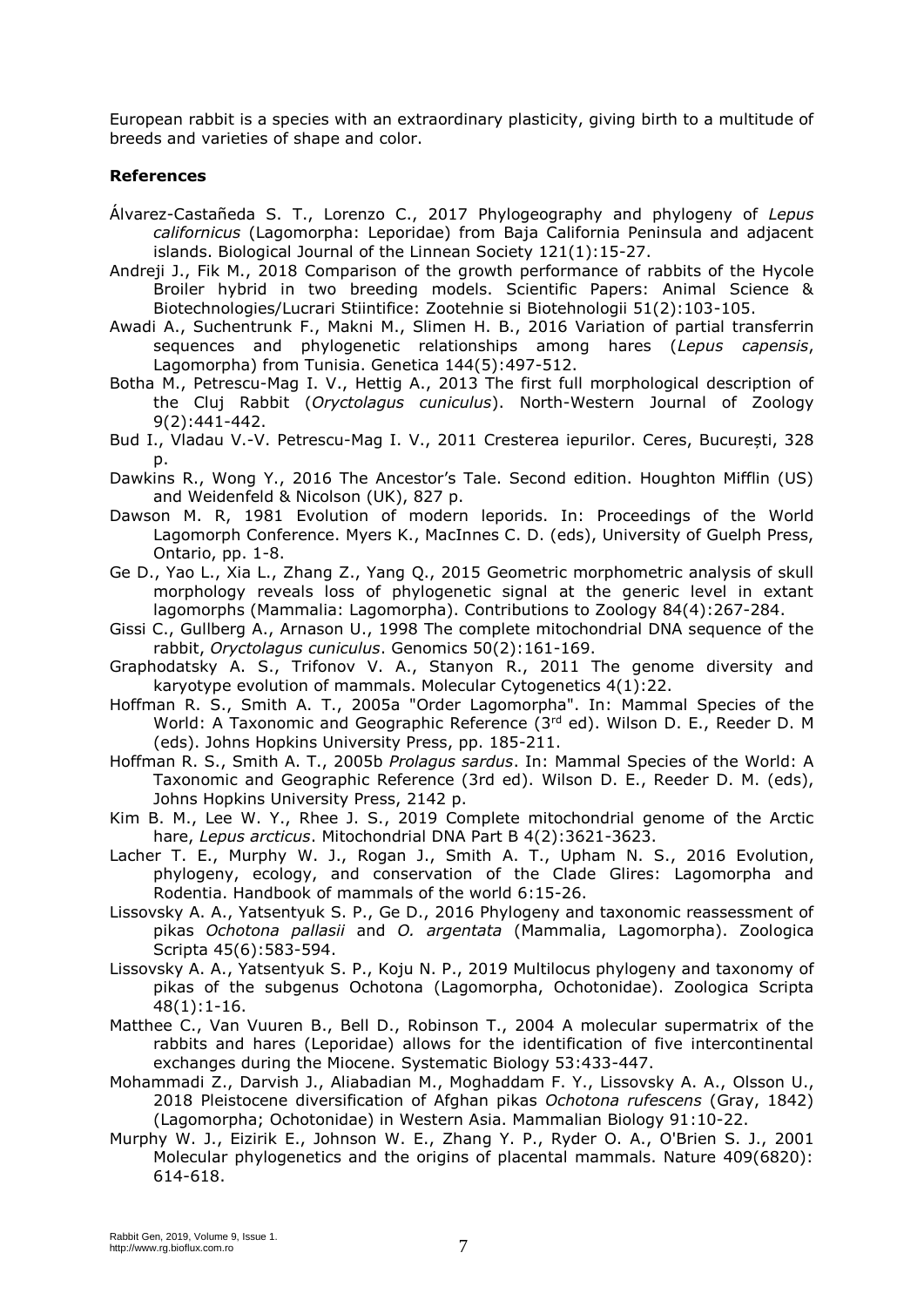- Naff K. A., Craig S., 2012 The domestic rabbit, *Oryctolagus cuniculus*: origins and history. In: The Laboratory Rabbit, Guinea Pig, Hamster, and Other Rodents. Academic Press, pp. 157-163.
- Oroian I. G., Covrig I., Todoran C. F., Botha M., Blaga B. C., Petrescu-Mag I. V., 2014 Distribution of the European rabbit (*Oryctolagus cuniculus*) in Romania. Rabbit Gen 4(1):60-63.
- Palmer D., 1999 The Marshall Illustrated Encyclopedia of Dinosaurs and Prehistoric Animals. London, Marshall Editions, p. 285.
- Petrescu-Mag I. V., 2018 The European rabbit (*Oryctolagus cuniculus*) was introduced for hunting purposes in Republic of Moldova. Rabbit Gen 8(1):1-2.
- Petrescu-Mag I. V., Botha M., Gavriloaie C., 2016 Papillon breeds are not true breeds, but varieties. Rabbit Gen 6(1):20-25.
- Petrescu-Mag I. V., Petrescu-Mag R. M., Botha M., Oroian I., 2009 Transylvanian Giant Rabbit originates from Aries and Somes Areas (Cluj County, Transylvania, Romania). Transylvanian Review of Systematical and Ecological Research 7:187- 192.
- Petrescu-Mag I. V., Petrescu-Mag R. M., Păsărin B., Pop D., Botha M., Gîlcă V., Bud I., Hoha G., Creangă S., 2011a Proposal of standard for the judgement of the exhibition Transylvanian Giant Rabbit. ABAH Bioflux 3(1):39-41.
- Petrescu-Mag R. M., Creangă S., Păsărin B., Gîlcă V., Petrescu-Mag I. V., 2011b Smallscale rabbit production: a solution for limited-resource rural and suburban populations and its impact on the environment. In: Environmental issues in the context of sustainable development. Les Presses Agronomique de Gembloux, Gembloux & Bioflux, Cluj-Napoca, pp. 157-167.
- Petrescu-Mag R. M., Creangă Ș., Păsărin B., Petrescu-Mag I. V., 2012 Local Rabbit Breeds and Research Prospects to Develop and Increase Rabbit Meat Production and Consumption in View of Romanian Rural Space Sustainable Development. In: Agri-Environment: perspectives on sustainable development, Les Presses Agronomiques de Gembloux, Gembloux & Bioflux Cluj-Napoca, pp. 173-192.
- Petrescu-Mag R. M., Creangă S., Petrescu D. C., Petrescu-Mag I. V., 2011c Local rabbit breeds for sustainable farming. Quality-Access to Success 12(122):433-438.
- Petrescu-Mag R. M., Oroian I. G., Botha M., Covrig I., Petrescu-Mag I. V., 2014 Morphological, productive and reproductive characterization of the Transylvanian giant rabbit (*Oryctolagus cuniculus*): first statistical report. North-Western Journal of Zoology 10(2):400-403.
- Robinson T. J., Matthee C. A., 2005 Phylogeny and evolutionary origins of the Leporidae: a review of cytogenetics, molecular analyses and a supermatrix analysis. Mammal Review 35(3‐4):231-247.
- Rose K. D., Deleon V. B., Missiaen P., Rana R. S., Sahni A., Singh L., Smith T., 2008 Early Eocene lagomorph (Mammalia) from western India and the early diversification of Lagomorpha. Proceedings of the Royal Society B: Biological Sciences 275(1639):1203-1208.
- Ruedas L. A., 2017 A new species of cottontail rabbit (Lagomorpha: Leporidae: *Sylvilagus*) from Suriname, with comments on the taxonomy of allied taxa from northern South America. Journal of Mammalogy 98(4):1042-1059.
- Savage R. J. G., Long M. R., 1986 Mammal Evolution: an illustrated guide. New York: Facts on File, pp. 128-129.
- Shimodaira H., Hasegawa M., 1999 Multiple comparisons of log-likelihoods with applications to phylogenetic inference. Molecular biology and evolution 16(8):1114- 1114.
- Silva S. M., Ruedas L. A., Santos L. H., Silva Jr. J. S., Aleixo A., 2019 Illuminating the obscured phylogenetic radiation of South American *Sylvilagus* Gray, 1867 (Lagomorpha: Leporidae). Journal of Mammalogy 100(1):31-44.
- Stoner C. J., Bininda-Emonds O. R. P., Caro T., 2003 The adaptive significance of coloration in lagomorphs. Biological Journal of the Linnean Society 79:309-328.
- Watson J., 2019 Domestication of the rabbit, *Oryctolagus cuniculus* (L.), at Lattara. (hal-02161707). Available at: https://hal.archives-ouvertes.fr/hal-02161707/